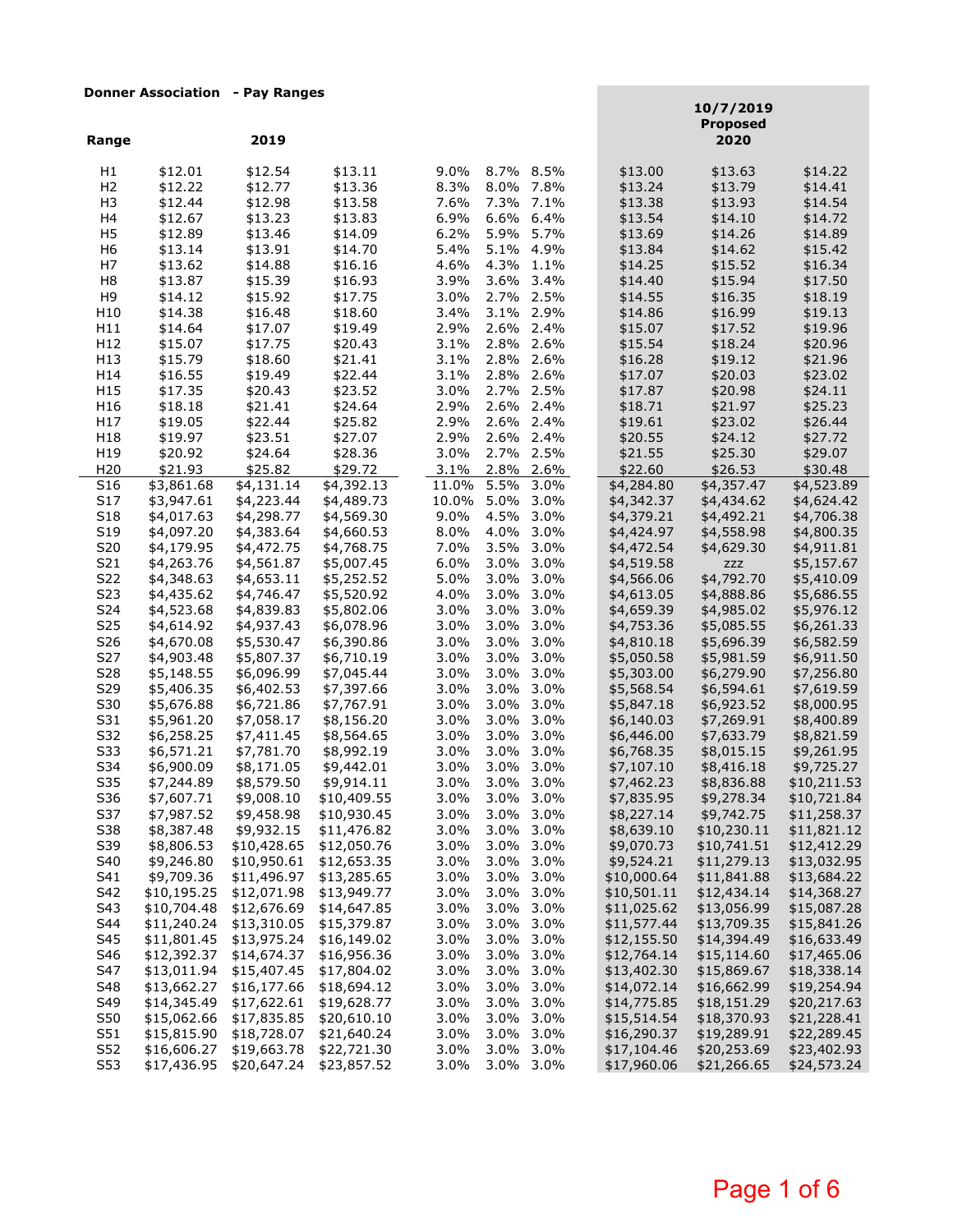|                |                        | 2019                                                                 |     |                            | 10/7/2019 DRAFT<br>2020 |     |                         |     |     |                         |     |     |          |                |
|----------------|------------------------|----------------------------------------------------------------------|-----|----------------------------|-------------------------|-----|-------------------------|-----|-----|-------------------------|-----|-----|----------|----------------|
|                |                        | Pay Ranges by Job Code - NonExempt (Hourly)                          |     |                            |                         |     |                         |     |     | \$ Change               |     |     | % Change |                |
| Range #        | <b>Job Code</b>        | Position                                                             | Min | Mid                        | Max                     | Min | Mid                     | Max | Min | Mid                     | Max | Min | Mid      | Max            |
| H1             |                        |                                                                      |     | $$12.00$ $$12.53$ $$13.10$ |                         |     | \$13.00 \$13.63 \$14.22 |     |     | $$1.00$ $$1.10$ $$1.12$ |     |     |          | 8.3% 8.8% 8.5% |
|                | 101<br>571             | Bartender<br><b>Boot Fitter</b>                                      |     |                            |                         |     |                         |     |     |                         |     |     |          |                |
|                | 180                    | Camp Assistant/Counselor                                             |     |                            |                         |     |                         |     |     |                         |     |     |          |                |
|                | 41<br>160              | Camp Asst. - Equestrian<br>Cook I (F&B) (not Lodge/Alder Creek Cafe) |     |                            |                         |     |                         |     |     |                         |     |     |          |                |
|                | 402                    | Lift Attendant ? (see 9 for lift ops DHS 400) ?active                |     |                            |                         |     |                         |     |     |                         |     |     |          |                |
|                | 469                    | Member Services Intern                                               |     |                            |                         |     |                         |     |     |                         |     |     |          |                |
|                | 500 DH / 643 XC<br>510 | Parking Attendant<br>Pony Attendant                                  |     |                            |                         |     |                         |     |     |                         |     |     |          |                |
|                | 130                    | Cashier - Winter F & B                                               |     |                            |                         |     |                         |     |     |                         |     |     |          |                |
|                | 134<br>710             | Special Events Staff<br>Terrain Park Attendant                       |     |                            |                         |     |                         |     |     |                         |     |     |          |                |
|                | 750                    | Waitstaff                                                            |     |                            |                         |     |                         |     |     |                         |     |     |          |                |
|                | 570<br>645             | XC Rental Fitter<br>XC Ski Shop Personnel                            |     |                            |                         |     |                         |     |     |                         |     |     |          |                |
|                |                        |                                                                      |     |                            |                         |     |                         |     |     |                         |     |     |          |                |
| H2             | 183                    | Campground Assistant                                                 |     | $$12.15$ $$12.69$ $$13.28$ |                         |     | \$13.24 \$13.79 \$14.41 |     |     | $$1.09$ $$1.10$ $$1.13$ |     |     |          | 8.9% 8.7% 8.5% |
|                | 163                    | Cook House Host                                                      |     |                            |                         |     |                         |     |     |                         |     |     |          |                |
|                | 279                    | Groomer Apprentice                                                   |     |                            |                         |     |                         |     |     |                         |     |     |          |                |
|                | 290<br>539             | Host The Lodge<br>Marketing Intern                                   |     |                            |                         |     |                         |     |     |                         |     |     |          |                |
|                | 769                    | Outside Service/Golf Cart att/runner (120 - golf)                    |     |                            |                         |     |                         |     |     |                         |     |     |          |                |
|                | 702<br>115             | Swim Instructor aid/Water Safety Aide<br>Waitstaff Assistant         |     |                            |                         |     |                         |     |     |                         |     |     |          |                |
|                |                        |                                                                      |     |                            |                         |     |                         |     |     |                         |     |     |          |                |
| H3             | 90                     | Beach Attendant I                                                    |     | $$12.30$ $$12.83$ $$13.42$ |                         |     | \$13.38 \$13.93 \$14.54 |     |     | \$1.08 \$1.10 \$1.12    |     |     |          | 8.8% 8.6% 8.3% |
|                | 459                    | Help Desk Intern                                                     |     |                            |                         |     |                         |     |     |                         |     |     |          |                |
|                | 652                    | Snack Bar Attendant/Bev Cart (170 Summer F&B)                        |     |                            |                         |     |                         |     |     |                         |     |     |          |                |
| H4             |                        |                                                                      |     | $$12.45$ \$13.00 \$13.59   |                         |     | \$13.54 \$14.10 \$14.72 |     |     | $$1.09$ $$1.10$ $$1.13$ |     |     |          | 8.8% 8.5% 8.3% |
|                |                        | Cashier trailer /ACAC cashier                                        |     |                            |                         |     |                         |     |     |                         |     |     |          |                |
|                | 572<br>570             | Rental Cashier<br>Rental Fitter                                      |     |                            |                         |     |                         |     |     |                         |     |     |          |                |
|                |                        | Scanning Attendant                                                   |     |                            |                         |     |                         |     |     |                         |     |     |          |                |
|                |                        | Sport Shop Clerk - Downhill (retail)                                 |     |                            |                         |     |                         |     |     |                         |     |     |          |                |
| H <sub>5</sub> |                        |                                                                      |     | $$12.60$ $$13.16$ $$13.77$ |                         |     | \$13.69 \$14.26 \$14.89 |     |     | $$1.09$ $$1.10$ $$1.12$ |     |     |          | 8.7% 8.3% 8.1% |
|                | 91<br>552              | Beach Attendant II<br><b>Bicycle Attendant</b>                       |     |                            |                         |     |                         |     |     |                         |     |     |          |                |
|                | 553                    | <b>Bicycle Guide</b>                                                 |     |                            |                         |     |                         |     |     |                         |     |     |          |                |
|                |                        | Jr. Safety Patrol Trainee                                            |     |                            |                         |     |                         |     |     |                         |     |     |          |                |
|                | 100<br>365             | Lead Bartender (Lodge)<br>Lead Waitstaff - banquets/POTH             |     |                            |                         |     |                         |     |     |                         |     |     |          |                |
|                |                        | The Lodge Server/Trainer - Lead                                      |     |                            |                         |     |                         |     |     |                         |     |     |          |                |
|                | 629<br>575             | XC Ski Instructor, Non-certified<br>XC Wax Technician                |     |                            |                         |     |                         |     |     |                         |     |     |          |                |
|                |                        |                                                                      |     |                            |                         |     |                         |     |     |                         |     |     |          |                |
| H6             | 295                    | Childcare Assistant                                                  |     | $$12.75$ $$13.50$ $$14.27$ |                         |     | \$13.84 \$14.62 \$15.42 |     |     | \$1.09 \$1.12 \$1.15    |     |     |          | 8.6% 8.3% 8.0% |
|                | 160                    | Cook I (Lodge & Alder Creek Café)                                    |     |                            |                         |     |                         |     |     |                         |     |     |          |                |
|                | 210<br>270             | Driving Range Attendant<br>Greenskeeper I                            |     |                            |                         |     |                         |     |     |                         |     |     |          |                |
|                | 440                    | Marshal                                                              |     |                            |                         |     |                         |     |     |                         |     |     |          |                |
|                |                        | Office helper                                                        |     |                            |                         |     |                         |     |     |                         |     |     |          |                |
|                | 771<br>131             | Players Assistant<br>Pool BBQ Attendant                              |     |                            |                         |     |                         |     |     |                         |     |     |          |                |
|                | 565                    | Recreation Leader/Host                                               |     |                            |                         |     |                         |     |     |                         |     |     |          |                |
|                | 212<br>680             | Ski Mechanic 1 (rental shop)<br>Starter                              |     |                            |                         |     |                         |     |     |                         |     |     |          |                |
|                | 291                    | Tennis Host I                                                        |     |                            |                         |     |                         |     |     |                         |     |     |          |                |
|                | 414<br>292             | <b>Tennis Maintenance</b><br>Trout Creek Host                        |     |                            |                         |     |                         |     |     |                         |     |     |          |                |
|                | 279                    | Under 10 Pro I                                                       |     |                            |                         |     |                         |     |     |                         |     |     |          |                |
| H7             |                        |                                                                      |     | $$13.15$ $$14.37$ $$15.15$ |                         |     | \$14.25 \$15.52 \$16.34 |     |     | $$1.10$ $$1.15$ $$1.19$ |     |     |          | 8.4% 8.0% 7.8% |
|                | 120                    | Camp Leader                                                          |     |                            |                         |     |                         |     |     |                         |     |     |          |                |
|                | 161<br>190             | Cook II<br>Custodian I                                               |     |                            |                         |     |                         |     |     |                         |     |     |          |                |
|                | 340                    | Equestrian Laborer                                                   |     |                            |                         |     |                         |     |     |                         |     |     |          |                |
|                | 752                    | Food Trailer Attendant                                               |     |                            |                         |     |                         |     |     |                         |     |     |          |                |
|                |                        | Front of House Shift Supervisor<br>Junior Safety Patroller           |     |                            |                         |     |                         |     |     |                         |     |     |          |                |
|                | 413                    | Maintenance Worker Seasonal                                          |     |                            |                         |     |                         |     |     |                         |     |     |          |                |
|                | 129<br>200             | Pool BBQ Shift Supervisor<br>Prep Cook/Dishwasher                    |     |                            |                         |     |                         |     |     |                         |     |     |          |                |
|                | 520                    | Pro Shop Personnel - Golf Ops                                        |     |                            |                         |     |                         |     |     |                         |     |     |          |                |
|                | 133<br>213             | Recreation Assistant Supervisor<br>Ski Mechanic II (rental shop)     |     |                            |                         |     |                         |     |     |                         |     |     |          |                |
|                | 670                    | Snowplay Attendant                                                   |     |                            |                         |     |                         |     |     |                         |     |     |          |                |
|                | 015                    | Summer F&B Supervisor (170 - pool & golf)                            |     |                            |                         |     |                         |     |     |                         |     |     |          |                |
|                | 286                    | Tennis Host II<br>Trout Creek Host II                                |     |                            |                         |     |                         |     |     |                         |     |     |          |                |
|                | 298                    | Under 10 Pro II                                                      |     |                            |                         |     |                         |     |     |                         |     |     |          |                |
|                | 630<br>415             | XC Ski Instructor Level I<br>XC Snow Removal                         |     |                            |                         |     |                         |     |     |                         |     |     |          |                |
|                |                        |                                                                      |     |                            |                         |     |                         |     |     |                         |     |     |          |                |
| H8             |                        | Day Camp Asst Supervisor                                             |     | $$13.30$ $$14.77$ $$16.24$ |                         |     | \$14.40 \$15.94 \$17.50 |     |     | $$1.10$ $$1.17$ $$1.26$ |     |     |          | 8.3% 7.9% 7.8% |
|                | 380                    | Lifeguard                                                            |     |                            |                         |     |                         |     |     |                         |     |     |          |                |
|                | 284                    | XC Groomer I                                                         |     |                            |                         |     |                         |     |     |                         |     |     |          |                |
| H9             |                        |                                                                      |     | $$13.45$ $$15.16$ $$16.90$ |                         |     | \$14.55 \$16.35 \$18.19 |     |     | \$1.10 \$1.19 \$1.29    |     |     |          | 8.2% 7.9% 7.6% |
|                | 191<br>271             | Custodian II<br>Greenskeeper II                                      |     |                            |                         |     |                         |     |     |                         |     |     |          |                |
|                | 400                    | Lift Operator                                                        |     |                            |                         |     |                         |     |     |                         |     |     |          |                |
|                | 449<br>260             | Mechanic helper<br>Outside Services Supervisor (golf)                |     |                            |                         |     |                         |     |     |                         |     |     |          |                |
|                | 092                    | Sailing Instructor                                                   |     |                            |                         |     |                         |     |     |                         |     |     |          |                |
|                | 299                    | Ski/Snowboard Instructor, Non-certified                              |     |                            |                         |     |                         |     |     |                         |     |     |          |                |

C:\Users\msalmon\AppData\Local\Microsoft\Windows\Temporary Internet Files\Content.Outlook\E1R94K71\2020 Pay Ranges Draft Range with JobCodes<br>10/7/2019 12:26 PM <mark>Page 6 of 8 Page 6 of 8 Page 6 of 8 Page 1</mark>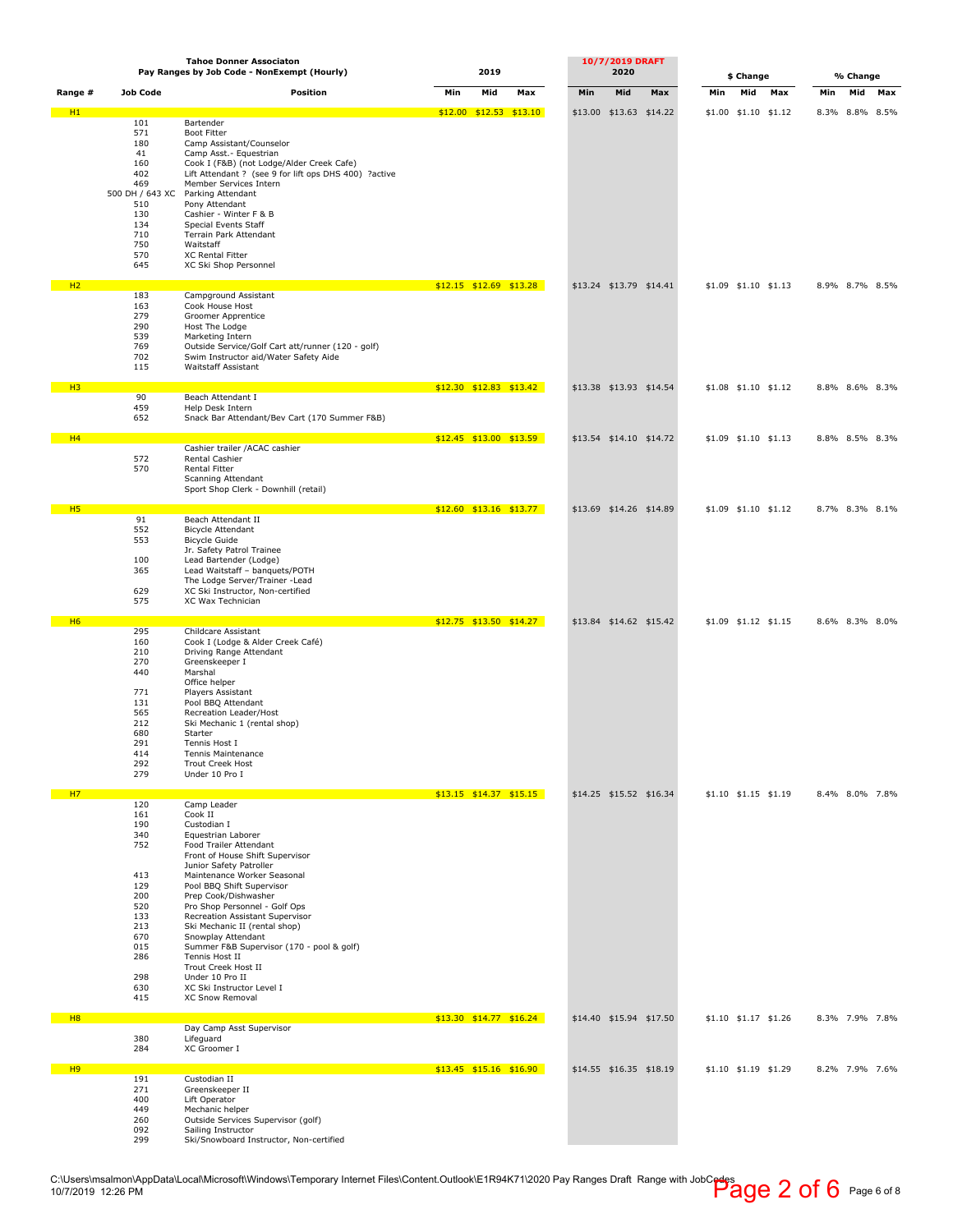|                 | <b>Tahoe Donner Associaton</b><br>Pay Ranges by Job Code - NonExempt (Hourly) |                                                                                      | 2019                       |                            |                            | 10/7/2019 DRAFT<br>2020 |                         |                         |     | \$ Change               |     |     | % Change       |                |  |
|-----------------|-------------------------------------------------------------------------------|--------------------------------------------------------------------------------------|----------------------------|----------------------------|----------------------------|-------------------------|-------------------------|-------------------------|-----|-------------------------|-----|-----|----------------|----------------|--|
|                 |                                                                               |                                                                                      |                            |                            |                            |                         |                         |                         |     |                         |     |     |                |                |  |
| Range #         | <b>Job Code</b>                                                               | Position                                                                             | Min                        | Mid                        | Max                        | Min                     | Mid                     | Max                     | Min | Mid                     | Max | Min | Mid            | Max            |  |
|                 | 671                                                                           | Snowplay Supervisor                                                                  |                            |                            |                            |                         |                         |                         |     |                         |     |     |                |                |  |
|                 | 700                                                                           | Swim Instructor (Group)/Lifeguard - WSI                                              |                            |                            |                            |                         |                         |                         |     |                         |     |     |                |                |  |
|                 | 287<br>730                                                                    | Tennis Social Coordinator/Coordinator<br>Ticket Seller I                             |                            |                            |                            |                         |                         |                         |     |                         |     |     |                |                |  |
|                 | 245                                                                           | Trail Worker I                                                                       |                            |                            |                            |                         |                         |                         |     |                         |     |     |                |                |  |
|                 | 760                                                                           | Wrangler                                                                             |                            |                            |                            |                         |                         |                         |     |                         |     |     |                |                |  |
| H <sub>10</sub> |                                                                               |                                                                                      | $$13.75$ $$15.76$ $$17.78$ |                            |                            |                         | \$14.86 \$16.99 \$19.13 |                         |     | $$1.11$ $$1.23$ $$1.35$ |     |     |                | 8.1% 7.8% 7.6% |  |
|                 | 095                                                                           | Assistant Golf Pro                                                                   |                            |                            |                            |                         |                         |                         |     |                         |     |     |                |                |  |
|                 | 089<br>240                                                                    | Boat Launch Monitor<br>Forestry Worker I                                             |                            |                            |                            |                         |                         |                         |     |                         |     |     |                |                |  |
|                 | 281                                                                           | Groomer I/Terrain Park Groomer                                                       |                            |                            |                            |                         |                         |                         |     |                         |     |     |                |                |  |
|                 | 387<br>502                                                                    | Lead Lifeguard                                                                       |                            |                            |                            |                         |                         |                         |     |                         |     |     |                |                |  |
|                 |                                                                               | Lead Parking Attendant<br>Marketing Assistant I                                      |                            |                            |                            |                         |                         |                         |     |                         |     |     |                |                |  |
|                 |                                                                               |                                                                                      |                            |                            |                            |                         |                         |                         |     |                         |     |     |                |                |  |
| H11             | 554                                                                           | <b>Bicycle Mechanic</b>                                                              | $$13.95$ $$16.26$ $$18.57$ |                            |                            |                         | \$15.07 \$17.52 \$19.96 |                         |     | \$1.12 \$1.26 \$1.39    |     |     |                | 8.0% 7.7% 7.5% |  |
|                 | 162                                                                           | Cook III (Lodge/Alder Creek start at \$14.85)                                        |                            |                            |                            |                         |                         |                         |     |                         |     |     |                |                |  |
|                 | 751                                                                           | Food Trailer Supervisor                                                              |                            |                            |                            |                         |                         |                         |     |                         |     |     |                |                |  |
|                 | 272<br>310                                                                    | Greenkeepers III<br>Irrigation Technician                                            |                            |                            |                            |                         |                         |                         |     |                         |     |     |                |                |  |
|                 | 350                                                                           | Landscape Gardner                                                                    |                            |                            |                            |                         |                         |                         |     |                         |     |     |                |                |  |
|                 | 703<br>619                                                                    | Lead WSI<br>Snowplay Ski Patrol                                                      |                            |                            |                            |                         |                         |                         |     |                         |     |     |                |                |  |
|                 | 731                                                                           | Ticket Seller II                                                                     |                            |                            |                            |                         |                         |                         |     |                         |     |     |                |                |  |
|                 | 246                                                                           | Trail Worker II                                                                      |                            |                            |                            |                         |                         |                         |     |                         |     |     |                |                |  |
|                 | 631<br>626                                                                    | XC Ski Instructor Level II<br>XC Ski Patroller I                                     |                            |                            |                            |                         |                         |                         |     |                         |     |     |                |                |  |
|                 |                                                                               |                                                                                      |                            |                            |                            |                         |                         |                         |     |                         |     |     |                |                |  |
| H12             |                                                                               | Assistant Campground Manager                                                         |                            |                            | $$14.40$ \$16.95 \$19.51   |                         | \$15.54 \$18.24 \$20.96 |                         |     | \$1.14 \$1.29 \$1.45    |     |     |                | 7.9% 7.6% 7.4% |  |
|                 |                                                                               | Assistant Kitchen Supervisor (ACAC)                                                  |                            |                            |                            |                         |                         |                         |     |                         |     |     |                |                |  |
|                 | 158                                                                           | Baker (ACAC)                                                                         |                            |                            |                            |                         |                         |                         |     |                         |     |     |                |                |  |
|                 | 560                                                                           | Bike Instructor I<br><b>Communications Assistant</b>                                 |                            |                            |                            |                         |                         |                         |     |                         |     |     |                |                |  |
|                 | 235                                                                           | Forestry Aide I                                                                      |                            |                            |                            |                         |                         |                         |     |                         |     |     |                |                |  |
|                 | 241                                                                           | Forestry Worker II                                                                   |                            |                            |                            |                         |                         |                         |     |                         |     |     |                |                |  |
|                 | 379<br>401                                                                    | Head Lifeguard<br>Lead Lift Operator (start at \$14)                                 |                            |                            |                            |                         |                         |                         |     |                         |     |     |                |                |  |
|                 | 410                                                                           | Maintenance Worker I                                                                 |                            |                            |                            |                         |                         |                         |     |                         |     |     |                |                |  |
|                 |                                                                               | Marketing Assistant II                                                               |                            |                            |                            |                         |                         |                         |     |                         |     |     |                |                |  |
|                 | 415<br>300                                                                    | Seasonal Snow Removal<br>Ski/Snowboard Instructor Level I(start at \$14)             |                            |                            |                            |                         |                         |                         |     |                         |     |     |                |                |  |
|                 | 247                                                                           | Trail Worker III                                                                     |                            |                            |                            |                         |                         |                         |     |                         |     |     |                |                |  |
| H13             |                                                                               |                                                                                      | $$15.10$ $$17.79$ $$20.47$ |                            |                            |                         | \$16.28 \$19.12 \$21.96 |                         |     | \$1.18 \$1.33 \$1.49    |     |     |                | 7.8% 7.5% 7.3% |  |
|                 | 141                                                                           | <b>Accounting Clerk</b>                                                              |                            |                            |                            |                         |                         |                         |     |                         |     |     |                |                |  |
|                 | 182                                                                           | <b>Aquatics Coordinator</b>                                                          |                            |                            |                            |                         |                         |                         |     |                         |     |     |                |                |  |
|                 | 052<br>294                                                                    | Beach Supervisor<br>Childcare Coordinator                                            |                            |                            |                            |                         |                         |                         |     |                         |     |     |                |                |  |
|                 | 192                                                                           | Custodian III                                                                        |                            |                            |                            |                         |                         |                         |     |                         |     |     |                |                |  |
|                 | 467<br>468                                                                    | Equestrian Camp Instructor<br>Equestrian Lesson Instructor                           |                            |                            |                            |                         |                         |                         |     |                         |     |     |                |                |  |
|                 | 466                                                                           | Equestrian Office Associate                                                          |                            |                            |                            |                         |                         |                         |     |                         |     |     |                |                |  |
|                 | 236                                                                           | Forestry Aide II                                                                     |                            |                            |                            |                         |                         |                         |     |                         |     |     |                |                |  |
|                 | 282<br>461                                                                    | Groomer II<br>Help Desk Technician                                                   |                            |                            |                            |                         |                         |                         |     |                         |     |     |                |                |  |
|                 | 775                                                                           | Human Resources Assistant                                                            |                            |                            |                            |                         |                         |                         |     |                         |     |     |                |                |  |
|                 | 296                                                                           | Jr. Tennis Coordinator                                                               |                            |                            |                            |                         |                         |                         |     |                         |     |     |                |                |  |
|                 | 293<br>276                                                                    | Lead Host (Trout Creek)<br>Lead Snowmaker                                            |                            |                            |                            |                         |                         |                         |     |                         |     |     |                |                |  |
|                 | 465                                                                           | Office Associate I                                                                   |                            |                            |                            |                         |                         |                         |     |                         |     |     |                |                |  |
|                 | 574                                                                           | Rental Shop Asst. Mgr - Downhill<br>XC Rental Shop Supervisor                        |                            |                            |                            |                         |                         |                         |     |                         |     |     |                |                |  |
|                 | 627                                                                           | XC Ski Patroller II                                                                  |                            |                            |                            |                         |                         |                         |     |                         |     |     |                |                |  |
| H14             |                                                                               |                                                                                      |                            |                            | $$15.85$ $$18.65$ $$21.47$ |                         |                         | \$17.07 \$20.03 \$23.02 |     |                         |     |     |                | 7.7% 7.4% 7.2% |  |
|                 | 705                                                                           | Accounting Technician I                                                              |                            |                            |                            |                         |                         |                         |     | $$1.22$ $$1.38$ $$1.55$ |     |     |                |                |  |
|                 | 167                                                                           | DSL Floor Shift Supervisor                                                           |                            |                            |                            |                         |                         |                         |     |                         |     |     |                |                |  |
|                 | 082<br>165                                                                    | Equestrian Supervisor<br>P.O.T.H. Floor supervisor                                   |                            |                            |                            |                         |                         |                         |     |                         |     |     |                |                |  |
|                 | 619                                                                           | Ski Patroller I                                                                      |                            |                            |                            |                         |                         |                         |     |                         |     |     |                |                |  |
| H <sub>15</sub> |                                                                               |                                                                                      |                            |                            | $$16.60$ $$19.56$ $$22.51$ |                         | \$17.87 \$20.98 \$24.11 |                         |     | \$1.27 \$1.42 \$1.60    |     |     |                | 7.6% 7.3% 7.1% |  |
|                 | 561                                                                           | Bike Instructor II                                                                   |                            |                            |                            |                         |                         |                         |     |                         |     |     |                |                |  |
|                 | 184                                                                           | Camp Coordinator                                                                     |                            |                            |                            |                         |                         |                         |     |                         |     |     |                |                |  |
|                 | 099                                                                           | Communications Associate<br>Dir golf instruction                                     |                            |                            |                            |                         |                         |                         |     |                         |     |     |                |                |  |
|                 | 237                                                                           | Forestry Aide III                                                                    |                            |                            |                            |                         |                         |                         |     |                         |     |     |                |                |  |
|                 | 242<br>537                                                                    | Forestry Worker III<br>Group Sales Representative                                    |                            |                            |                            |                         |                         |                         |     |                         |     |     |                |                |  |
|                 | 732                                                                           | Lead Ticket Seller                                                                   |                            |                            |                            |                         |                         |                         |     |                         |     |     |                |                |  |
|                 | 167                                                                           | Lodge Floor Shift Supervisor                                                         |                            |                            |                            |                         |                         |                         |     |                         |     |     |                |                |  |
|                 | 609/610                                                                       | Marina & POTH Supervisor<br>Shuttle Bus Driver                                       |                            |                            |                            |                         |                         |                         |     |                         |     |     |                |                |  |
|                 | 620                                                                           | Ski Patroller II                                                                     |                            |                            |                            |                         |                         |                         |     |                         |     |     |                |                |  |
|                 | 301<br>303                                                                    | Ski/Snowboard Inst Level II (start @\$16/hr)<br>Snowsports Coach (start @\$16.50/hr) |                            |                            |                            |                         |                         |                         |     |                         |     |     |                |                |  |
|                 | 766                                                                           | Sous Chef/Marina Snack Bar                                                           |                            |                            |                            |                         |                         |                         |     |                         |     |     |                |                |  |
|                 | 628                                                                           | XC & Ski/Snowboard School Supervisor                                                 |                            |                            |                            |                         |                         |                         |     |                         |     |     |                |                |  |
|                 | 632                                                                           | XC Ski Instructor Level III (start @\$18/hr)                                         |                            |                            |                            |                         |                         |                         |     |                         |     |     |                |                |  |
| H <sub>16</sub> |                                                                               |                                                                                      |                            | $$17.40$ $$20.49$ $$23.58$ |                            |                         | \$18.71 \$21.97 \$25.23 |                         |     | $$1.31$ $$1.48$ $$1.65$ |     |     | 7.5% 7.2% 7.0% |                |  |
|                 | 706<br>048                                                                    | Accounting Technician II (AP/ PR)<br>ASO Associate Inspector                         |                            |                            |                            |                         |                         |                         |     |                         |     |     |                |                |  |
|                 | 470                                                                           | ASO Office Assoc II                                                                  |                            |                            |                            |                         |                         |                         |     |                         |     |     |                |                |  |
|                 | 047                                                                           | <b>Building Inspector</b>                                                            |                            |                            |                            |                         |                         |                         |     |                         |     |     |                |                |  |
|                 | 765<br>330                                                                    | Human Resources Coordinator<br>Kitchen Supervisor (ski hill)                         |                            |                            |                            |                         |                         |                         |     |                         |     |     |                |                |  |
|                 | 280                                                                           | Lead Groomer                                                                         |                            |                            |                            |                         |                         |                         |     |                         |     |     |                |                |  |
|                 | 411                                                                           | Maintenance Worker II                                                                |                            |                            |                            |                         |                         |                         |     |                         |     |     |                |                |  |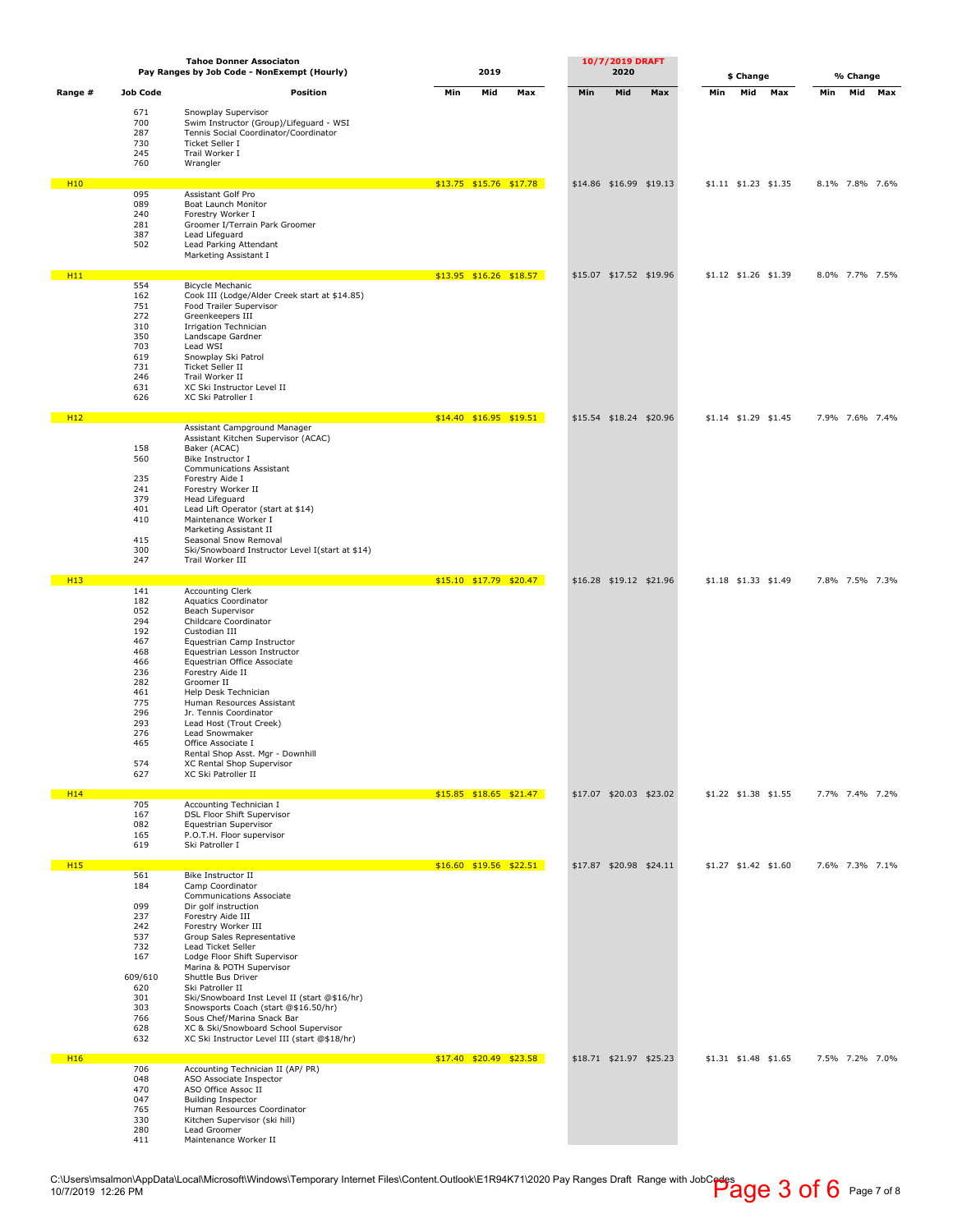|                 | <b>Tahoe Donner Associaton</b><br>Pay Ranges by Job Code - NonExempt (Hourly) |                                                         |     | 2019 |                            |     | 10/7/2019 DRAFT<br>2020 |     | \$ Change |     |                         | % Change |                |     |
|-----------------|-------------------------------------------------------------------------------|---------------------------------------------------------|-----|------|----------------------------|-----|-------------------------|-----|-----------|-----|-------------------------|----------|----------------|-----|
|                 |                                                                               |                                                         |     |      |                            |     |                         |     |           |     |                         |          |                |     |
| Range #         | <b>Job Code</b>                                                               | Position                                                | Min | Mid  | Max                        | Min | Mid                     | Max | Min       | Mid | Max                     | Min      | Mid            | Max |
|                 | 470                                                                           | Office Associate II                                     |     |      |                            |     |                         |     |           |     |                         |          |                |     |
|                 | 450                                                                           | Vehicle Mechanic I                                      |     |      |                            |     |                         |     |           |     |                         |          |                |     |
|                 | 111                                                                           | XC Center Assistant Mgr                                 |     |      |                            |     |                         |     |           |     |                         |          |                |     |
|                 |                                                                               |                                                         |     |      |                            |     |                         |     |           |     |                         |          |                |     |
| H <sub>17</sub> | 019                                                                           | <b>Trail Ranger</b>                                     |     |      | $$18.25$ $$21.50$ $$24.73$ |     | \$19.61 \$23.02 \$26.44 |     |           |     | \$1.36 \$1.52 \$1.71    |          | 7.4% 7.1% 6.9% |     |
|                 | 123                                                                           | 2 <sup>nd</sup> Asst Golf Superintendent                |     |      |                            |     |                         |     |           |     |                         |          |                |     |
|                 | 562                                                                           | Bike Instructor III                                     |     |      |                            |     |                         |     |           |     |                         |          |                |     |
|                 | 302                                                                           | Ski/Snowboard Ins level III (start @\$18/hr)            |     |      |                            |     |                         |     |           |     |                         |          |                |     |
|                 | 625                                                                           | XC Ski School Director                                  |     |      |                            |     |                         |     |           |     |                         |          |                |     |
|                 |                                                                               |                                                         |     |      |                            |     |                         |     |           |     |                         |          |                |     |
| <b>H18</b>      | 707                                                                           | Accounting Technician III/Sr. Accountant                |     |      | $$19.15$ $$22.54$ $$25.95$ |     | \$20.55 \$24.12 \$27.72 |     |           |     | \$1.40 \$1.58 \$1.77    |          | 7.3% 7.0% 6.8% |     |
|                 | 186                                                                           | <b>Aquatics Supervisor</b>                              |     |      |                            |     |                         |     |           |     |                         |          |                |     |
|                 | 471                                                                           | ASO Office Associate III                                |     |      |                            |     |                         |     |           |     |                         |          |                |     |
|                 | 026                                                                           | Capital Projects Coordinator                            |     |      |                            |     |                         |     |           |     |                         |          |                |     |
|                 |                                                                               | Content Coordinator                                     |     |      |                            |     |                         |     |           |     |                         |          |                |     |
|                 | 185                                                                           | Day Camp Supervisor                                     |     |      |                            |     |                         |     |           |     |                         |          |                |     |
|                 | 244                                                                           | Forestry Worker IV                                      |     |      |                            |     |                         |     |           |     |                         |          |                |     |
|                 | 540                                                                           | Graphic Designer                                        |     |      |                            |     |                         |     |           |     |                         |          |                |     |
|                 | 768<br>535                                                                    | <b>HR Specialist</b>                                    |     |      |                            |     |                         |     |           |     |                         |          |                |     |
|                 | 549                                                                           | Interactive Media Designer<br>Recreation Supervisor     |     |      |                            |     |                         |     |           |     |                         |          |                |     |
|                 | 573                                                                           | Rental Shop Supervisor                                  |     |      |                            |     |                         |     |           |     |                         |          |                |     |
|                 | 456                                                                           | Retail Rental Coordinator                               |     |      |                            |     |                         |     |           |     |                         |          |                |     |
|                 | 592                                                                           | Safety Coordinator                                      |     |      |                            |     |                         |     |           |     |                         |          |                |     |
|                 | 393                                                                           | Ski Area Mechanic I                                     |     |      |                            |     |                         |     |           |     |                         |          |                |     |
|                 | 451                                                                           | Vehicle Mechanic II                                     |     |      |                            |     |                         |     |           |     |                         |          |                |     |
| H <sub>19</sub> |                                                                               |                                                         |     |      | $$20.10$ $$23.67$ $$27.24$ |     | \$21.55 \$25.30 \$29.07 |     |           |     | $$1.45$ $$1.63$ $$1.83$ |          | 7.2% 6.9% 6.7% |     |
|                 | 150                                                                           | Compliance Inspector                                    |     |      |                            |     |                         |     |           |     |                         |          |                |     |
|                 | 215                                                                           | <b>Executive Assistant</b>                              |     |      |                            |     |                         |     |           |     |                         |          |                |     |
|                 | 211                                                                           | Golf Mechanic                                           |     |      |                            |     |                         |     |           |     |                         |          |                |     |
|                 | 277                                                                           | Grooming and Snowmaker Manager                          |     |      |                            |     |                         |     |           |     |                         |          |                |     |
|                 | 536<br>390                                                                    | Lead Graphic Designer                                   |     |      |                            |     |                         |     |           |     |                         |          |                |     |
|                 | 412                                                                           | Lift Operations Supervisor<br>Maintenance Worker III    |     |      |                            |     |                         |     |           |     |                         |          |                |     |
|                 | 395                                                                           | Ski Area Mechanic II                                    |     |      |                            |     |                         |     |           |     |                         |          |                |     |
|                 |                                                                               |                                                         |     |      |                            |     |                         |     |           |     |                         |          |                |     |
| <b>H20</b>      |                                                                               | ASO Supervisor                                          |     |      | $$21.10$ $$24.84$ $$28.59$ |     | \$22.60 \$26.53 \$30.48 |     |           |     | \$1.50 \$1.69 \$1.89    |          | 7.1% 6.8% 6.6% |     |
|                 | 551                                                                           | Bicycle Program Manager                                 |     |      |                            |     |                         |     |           |     |                         |          |                |     |
|                 | 104                                                                           | Field Supervisor (Maintenance)                          |     |      |                            |     |                         |     |           |     |                         |          |                |     |
|                 | 396                                                                           | Lead Ski Area Mechanic                                  |     |      |                            |     |                         |     |           |     |                         |          |                |     |
|                 |                                                                               | Lift Mechanic Manager                                   |     |      |                            |     |                         |     |           |     |                         |          |                |     |
|                 | 480                                                                           | Mountain Operations Supervisor                          |     |      |                            |     |                         |     |           |     |                         |          |                |     |
|                 | 050                                                                           | Network Admin                                           |     |      |                            |     |                         |     |           |     |                         |          |                |     |
|                 | 763                                                                           | Purchasing Coordinator                                  |     |      |                            |     |                         |     |           |     |                         |          |                |     |
|                 | 621                                                                           | Security/Loss Prevention Manager<br>Ski Patrol Director |     |      |                            |     |                         |     |           |     |                         |          |                |     |
|                 | 463                                                                           | Sr. Support Analyst                                     |     |      |                            |     |                         |     |           |     |                         |          |                |     |
|                 | 542                                                                           | Staff Photographer                                      |     |      |                            |     |                         |     |           |     |                         |          |                |     |
|                 | 460                                                                           | Systems Administrator                                   |     |      |                            |     |                         |     |           |     |                         |          |                |     |
|                 | 452                                                                           | Vehicle Mechanic III                                    |     |      |                            |     |                         |     |           |     |                         |          |                |     |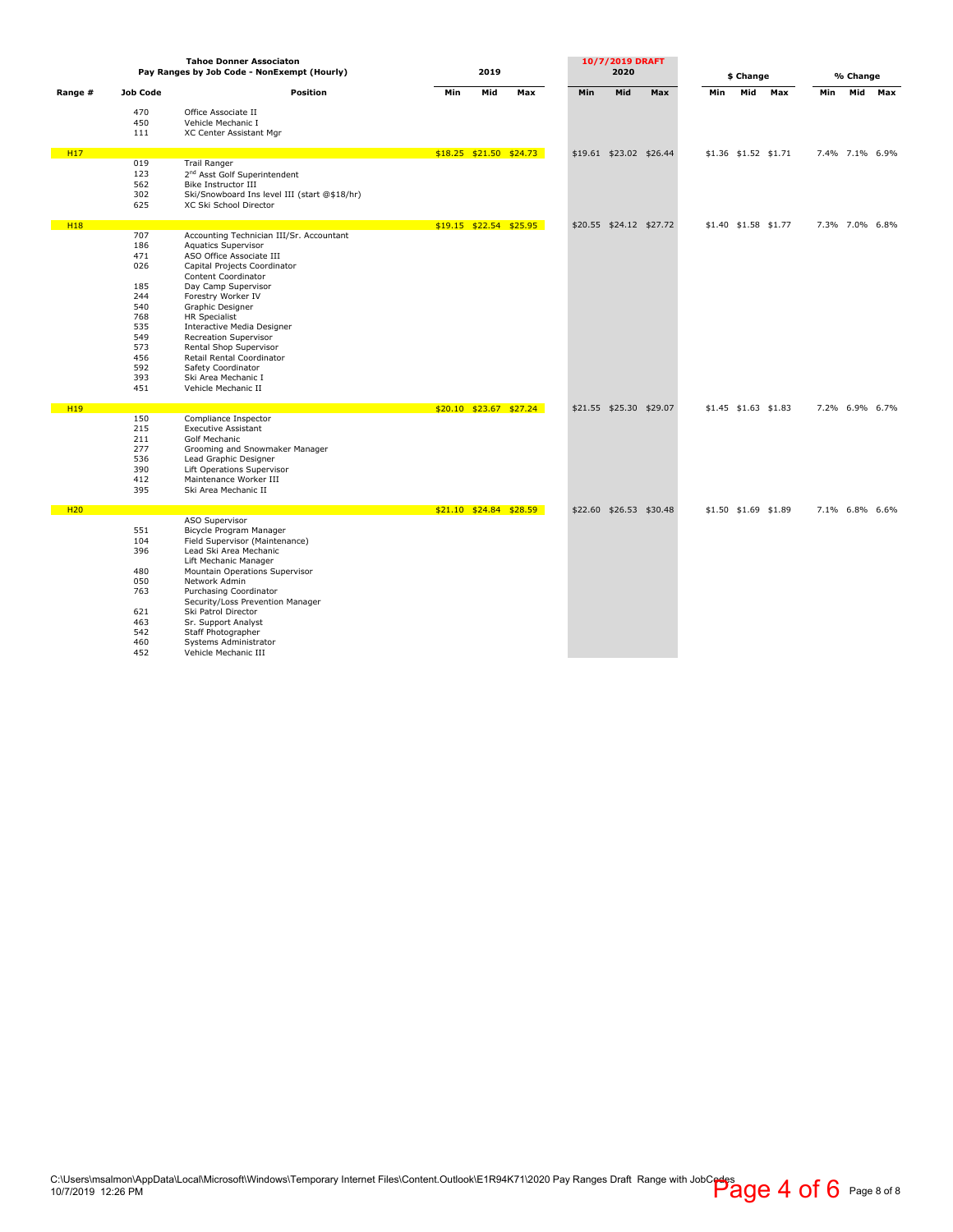## **Tahoe Donner Association 2020 Salary Ranges**

|           | 10/7/2019 Draft                    |           |           |           | 2020    |           |          |         |         |         |
|-----------|------------------------------------|-----------|-----------|-----------|---------|-----------|----------|---------|---------|---------|
|           |                                    |           | Per Year  |           |         | Per Month |          |         | Per Pay |         |
| Range     | Job Title                          | Min       | Mid       | Max       | Min     | Mid       | Max      | Min     | Mid     | Max     |
| 16        |                                    | \$51,418  | \$52,290  | \$54,287  | \$4,285 | \$4,357   | \$4,524  | \$2,142 | \$2,179 | \$2,262 |
|           | Camp Coordinator                   |           |           |           |         |           |          |         |         |         |
|           | <b>Event Coordinator</b>           |           |           |           |         |           |          |         |         |         |
| 17        |                                    | \$52,108  | \$53,215  | \$55,493  | \$4,342 | \$4,435   | \$4,624  | \$2,171 | \$2,217 | \$2,312 |
|           | Campground Manager                 |           |           |           |         |           |          |         |         |         |
|           | *XC Assistant Manager              |           |           |           |         |           |          |         |         |         |
| <b>18</b> |                                    | \$52,551  | \$53,907  | \$56,477  | \$4,379 | \$4,492   | \$4,706  | \$2,190 | \$2,246 | \$2,353 |
|           | *Asst Equestrian Manager           |           |           |           |         |           |          |         |         |         |
|           |                                    |           |           |           |         |           |          |         |         |         |
|           | *Asst Marina Manager               |           |           |           |         |           |          |         |         |         |
| <b>19</b> |                                    | \$53,100  | \$54,708  | \$57,604  | \$4,425 | \$4,559   | \$4,800  | \$2,212 | \$2,279 | \$2,400 |
|           | *Recreation Supervisor             |           |           |           |         |           |          |         |         |         |
|           | *Ticket Office Supervisor (Winter) |           |           |           |         |           |          |         |         |         |
| 20        |                                    | \$53,671  | \$55,552  | \$58,942  | \$4,473 | \$4,629   | \$4,912  | \$2,236 | \$2,315 | \$2,456 |
|           | *Communications Coordinator        |           |           |           |         |           |          |         |         |         |
|           | *First Assistant Golf Professional |           |           |           |         |           |          |         |         |         |
|           | *Rental Manager (Winter)           |           |           |           |         |           |          |         |         |         |
|           | *Retail Manager (Winter)           |           |           |           |         |           |          |         |         |         |
|           | Service Manager (the Lodge)        |           |           |           |         |           |          |         |         |         |
| 21        |                                    | \$54,235  | \$56,385  | \$61,892  | \$4,520 | \$4,699   | \$5,158  | \$2,260 | \$2,349 | \$2,579 |
|           |                                    |           |           |           |         |           |          |         |         |         |
|           | Assistant Trout Creek Manager      |           |           |           |         |           |          |         |         |         |
|           | Asst. Golf Superintendent          |           |           |           |         |           |          |         |         |         |
|           | Sous Chef                          |           |           |           |         |           |          |         |         |         |
| 22        |                                    | \$54,793  | \$57,512  | \$64,921  | \$4,566 | \$4,793   | \$5,410  | \$2,283 | \$2,396 | \$2,705 |
|           | POTH Chef                          |           |           |           |         |           |          |         |         |         |
| 23        |                                    | \$55,357  | \$58,666  | \$68,239  | \$4,613 | \$4,889   | \$5,687  | \$2,307 | \$2,444 | \$2,843 |
|           | POTH Manager                       |           |           |           |         |           |          |         |         |         |
| 24        |                                    | \$55,913  | \$59,820  | \$71,71   | \$4,659 | \$4,985   | \$5,976  | \$2,330 | \$2,493 | \$2,988 |
|           | Human Resources Supervisor         |           |           |           |         |           |          |         |         |         |
| 25        |                                    | \$57,040  | \$61,027  | \$75,136  | \$4,753 | \$5,086   | \$6,261  | \$2,377 | \$2,543 | \$3,131 |
|           |                                    |           |           |           |         |           |          |         |         |         |
|           | Banquet Manager                    |           |           |           |         |           |          |         |         |         |
|           | *Design Manager                    |           |           |           |         |           |          |         |         |         |
|           | Reserve Project Manager            |           |           |           |         |           |          |         |         |         |
| 26        |                                    | \$57,722  | \$68,357  | \$78,991  | \$4,810 | \$5,696   | \$6,583  | \$2,405 | \$2,848 | \$3,291 |
|           | Alder Creek Chef                   |           |           |           |         |           |          |         |         |         |
|           | Asst Forestry Manager              |           |           |           |         |           |          |         |         |         |
|           | *Equestrian Manager                |           |           |           |         |           |          |         |         |         |
|           | Ticket, Rental & Retail Manager    |           |           |           |         |           |          |         |         |         |
| 27        |                                    | \$60,607  | \$71,779  | \$82,938  | \$5,051 | \$5,982   | \$6,911  | \$2,525 | \$2,991 | \$3,456 |
|           |                                    |           |           |           |         |           |          |         |         |         |
|           | <b>Golf Operations Manager</b>     |           |           |           |         |           |          |         |         |         |
|           | Member Services Manager            |           |           |           |         |           |          |         |         |         |
| 28        |                                    | \$63,636  | \$75,359  | \$87,082  | \$5,303 | \$6,280   | \$7,257  | \$2,652 | \$3,140 | \$3,628 |
|           | <b>Accounting Manager</b>          |           |           |           |         |           |          |         |         |         |
|           | Tennis Manager/Director of Tennis  |           |           |           |         |           |          |         |         |         |
| 29        |                                    | \$66,822  | \$79,135  | \$91,435  | \$5,569 | \$6,595   | \$7,620  | \$2,784 | \$3,297 | \$3,810 |
|           | Asst Director of Operations        |           |           |           |         |           |          |         |         |         |
|           | Mountain Operations Manager        |           |           |           |         |           |          |         |         |         |
|           | Marina Manager                     |           |           |           |         |           |          |         |         |         |
|           |                                    |           |           |           |         |           |          |         |         |         |
|           | Sr. Project Manager                |           |           |           |         |           |          |         |         |         |
|           | Trail Manager                      |           |           |           |         |           |          |         |         |         |
|           | Winter F&B Manager                 |           |           |           |         |           |          |         |         |         |
| 30        |                                    | \$70,166  | \$83,082  | \$96,011  | \$5,847 | \$6,924   | \$8,001  | \$2,924 | \$3,462 | \$4,000 |
|           | ASO Manager                        |           |           |           |         |           |          |         |         |         |
|           | Trout Creek Manager                |           |           |           |         |           |          |         |         |         |
| 31        |                                    | \$73,680  | \$87,239  | \$100,811 | \$6,140 | \$7,270   | \$8,401  | \$3,070 | \$3,635 | \$4,200 |
|           | Ski & Snowboard School Manager     |           |           |           |         |           |          |         |         |         |
| 32        |                                    | \$77,352  | \$91,605  | \$105,859 | \$6,446 | \$7,634   | \$8,822  | \$3,223 | \$3,817 | \$4,411 |
|           | Director of Golf                   |           |           |           |         |           |          |         |         |         |
|           | <b>Head Golf Professional</b>      |           |           |           |         |           |          |         |         |         |
|           |                                    |           |           |           |         |           |          |         |         |         |
|           | General Manager (The Lodge)        |           |           |           |         |           |          |         |         |         |
|           | Marketing Communication Manager    |           |           |           |         |           |          |         |         |         |
| 33        |                                    | \$81,220  | \$96,182  | \$111,143 | \$6,768 | \$8,015   | \$9,262  | \$3,384 | \$4,008 | \$4,631 |
|           | Controller                         |           |           |           |         |           |          |         |         |         |
|           | System Admin/Help Desk Manager     |           |           |           |         |           |          |         |         |         |
| 34        |                                    | \$85,285  | \$100,994 | \$116,703 | \$7,107 | \$8,416   | \$9,725  | \$3,554 | \$4,208 | \$4,863 |
| 35        |                                    | \$89,547  | \$106,043 | \$122,538 | \$7,462 | \$8,837   | \$10,212 | \$3,731 | \$4,418 | \$5,106 |
|           | Executive Chef (The Lodge)         |           |           |           |         |           |          |         |         |         |
|           |                                    |           |           |           |         |           |          |         |         |         |
|           | XC Manager                         |           |           |           |         |           |          |         |         |         |
| 36        |                                    | \$94,031  | \$111,340 | \$128,662 | \$7,836 | \$9,278   | \$10,722 | \$3,918 | \$4,639 | \$5,361 |
|           | Maintenance Manager                |           |           |           |         |           |          |         |         |         |
| 37        |                                    | \$98,726  | \$116,913 | \$135,100 | \$8,227 | \$9,743   | \$11,258 | \$4,114 | \$4,871 | \$5,629 |
| 38        |                                    | \$103,669 | \$122,761 | \$141,853 | \$8,639 | \$10,230  | \$11,821 | \$4,320 | \$5,115 | \$5,911 |
|           | Golf Course Superintendent         |           |           |           |         |           |          |         |         |         |
| 39        |                                    | \$108,849 | \$128,898 | \$148,947 | \$9,071 | \$10,742  | \$12,412 | \$4,535 | \$5,371 | \$6,206 |
|           | Downhill Ski Manager               |           |           |           |         |           |          |         |         |         |